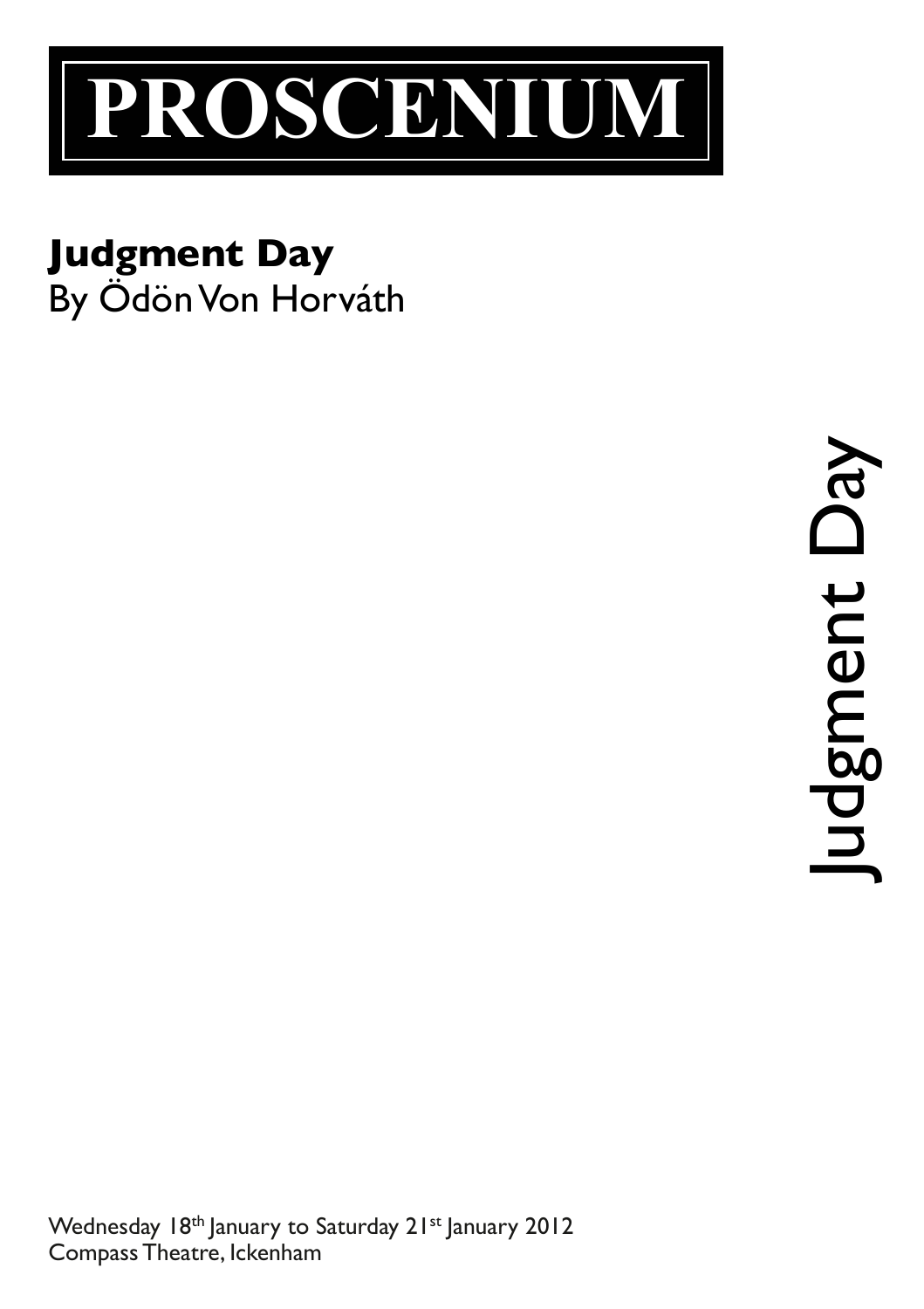# **Judgment Day**

## By Ödön Von Horváth

Translated by Christopher Hampton

Cast:

| Leni, waitress at the 'Savage' Inn Caroline Bronne-Shanbury |                           |
|-------------------------------------------------------------|---------------------------|
|                                                             |                           |
|                                                             |                           |
|                                                             |                           |
|                                                             |                           |
|                                                             |                           |
|                                                             |                           |
|                                                             |                           |
|                                                             |                           |
|                                                             |                           |
|                                                             |                           |
|                                                             |                           |
|                                                             |                           |
|                                                             |                           |
|                                                             |                           |
|                                                             | Mark Brookes, Imran Ahmed |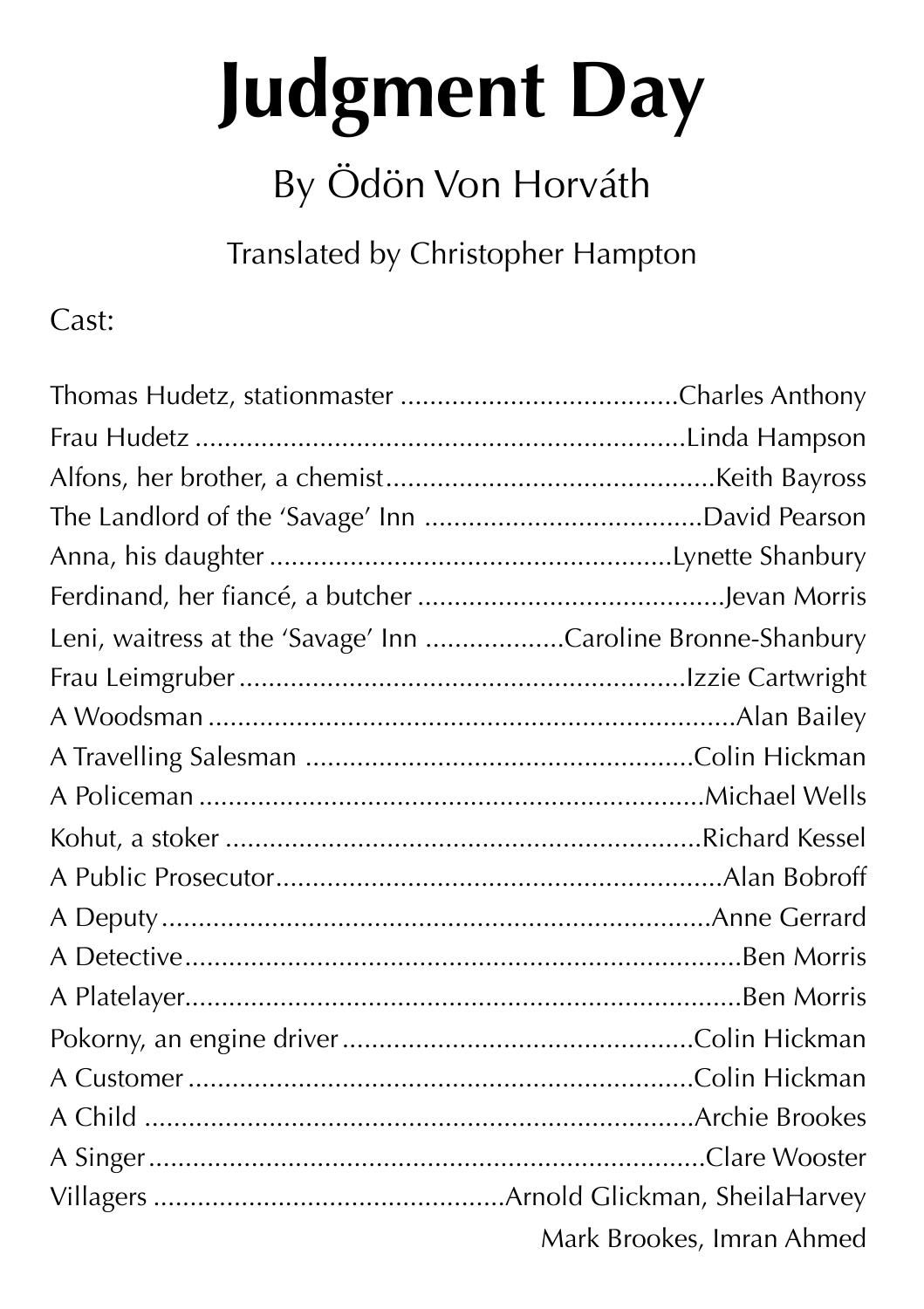The play is set in a small German village in 1937.

Scene 1 : A small railway station. Scene 2 : The same, several hours later. Scene 3 : The 'Savage' Inn four months later. Scene 4 : Under the viaduct.

Scene 5 : The 'Savage' Inn three days later. Scene 6 : At the chemist's three days later. Scene 7 : Under the viaduct.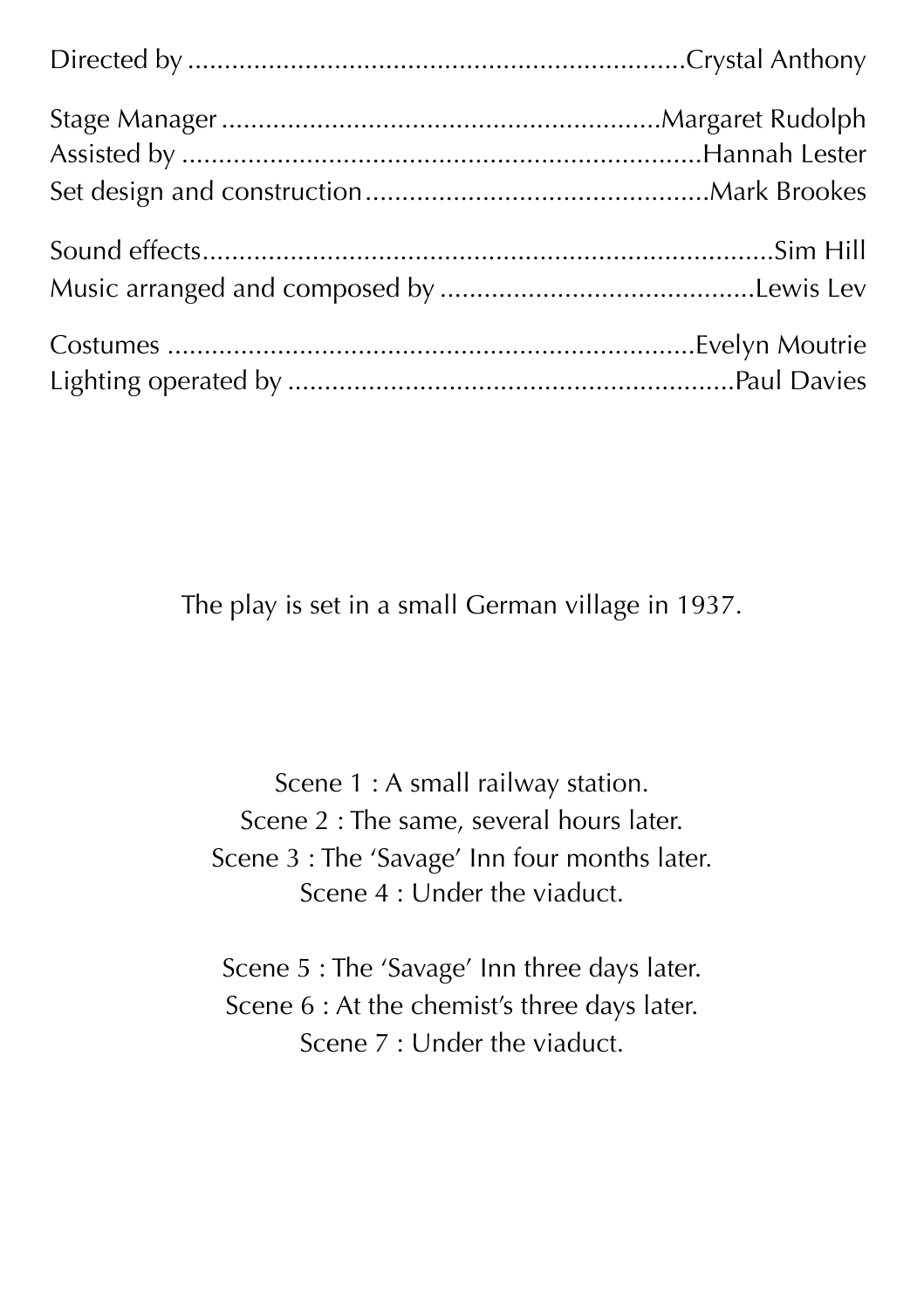## **The Author**

Ödön von Horváth was born in Fiume, near Trieste in Hungary, in 1901 and began his education, in Hungarian, in Budapest. His father was a diplomat, Joseph Horvát, who was ennobled in 1909, entitling him to use 'von' in his name (German) and add an 'h' to his surname (Hungarian). As a result the family moved a number of times throughout Hungary, Austria and Germany.

"If you ask me what is my country, I answer I was born in Fiume, grew up in Belgrade, Budapest, Bratislava, Vienna and Munich. I have a Hungarian passport but no fatherland. I am a typical mix of the old Austro-Hungary at once Magyar, Croatian, German and Czech. My country is Hungary, my mother tongue is German."

He attended university in Munich in 1920 but left in 1922 without taking a degree. While at university he began to write poetry and short stories and met the composer Siegfried Kallenberg who commissioned him to write lyrical texts for a music/dance performance, *The Book of Dance*, which was performed in Munich in 1921. In 1924 he moved to Berlin where he felt inspired by the stimulating artistic and political atmosphere and, always severely self-critical, destroyed all his early writings.

In the early 1930s Horváth became one of the foremost German writers. His novel, *The Eternal Philistine*, was well received and in 1931 two plays were premiered in Berlin: *Italian Nights* caused considerable excitement – possibly for the fury it aroused in the Nazi party who described him as 'a high-society Bolshevist' – and *Tales from the Vienna Woods*, a comedy about complacent townspeople who stand idly by while extreme right-wing forces rise to power. As a result he was awarded the Kleist Prize, the most important prize for German Literature, awarded annually by the Weimar Republic.

In 1933 he had a new play, *Faith, Hope and Charity*, in rehearsal, but when Hitler and the Nazi party were elected the play was not allowed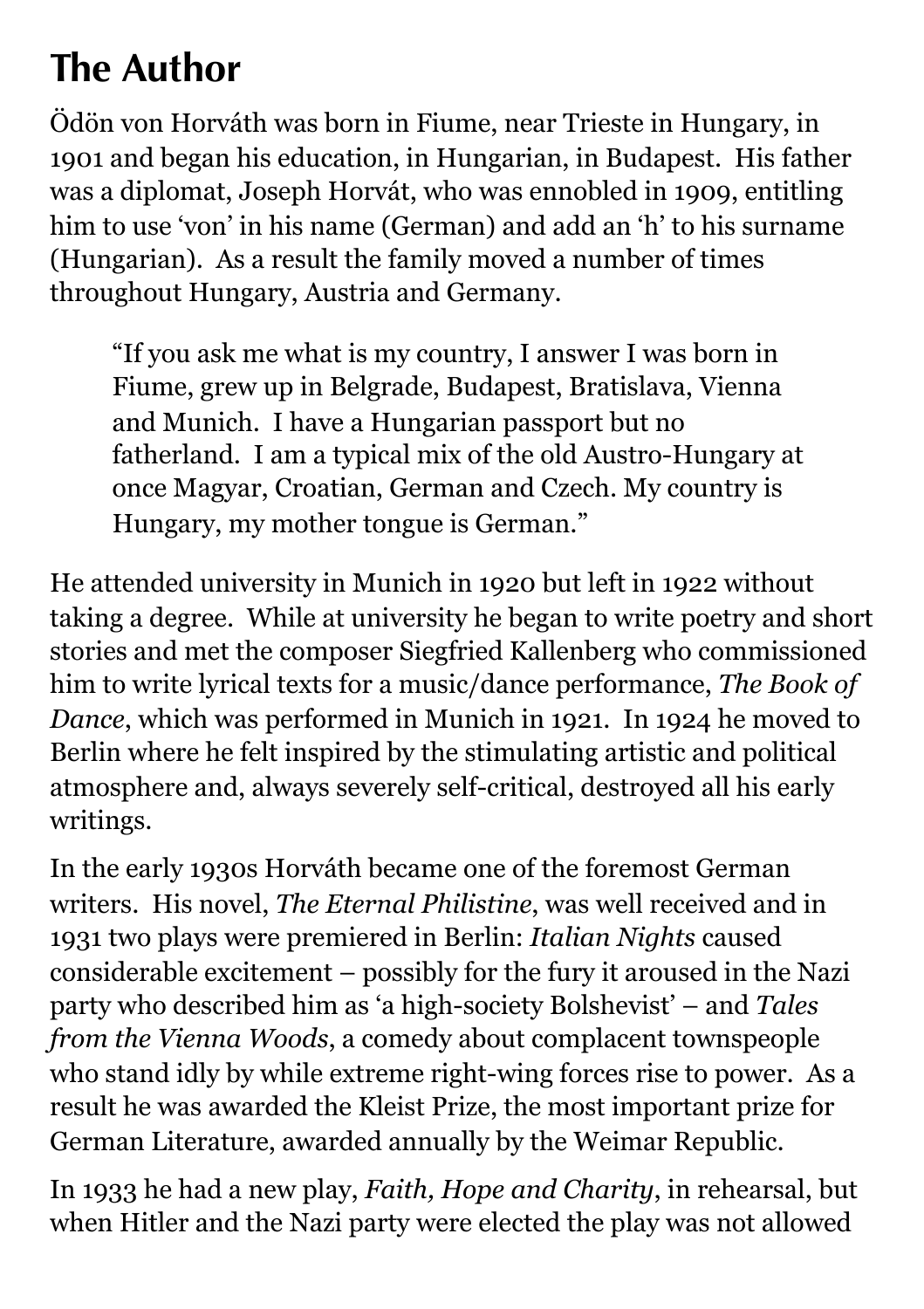to open and his parents' home in Bavaria was turned over by the SA. He left Berlin and lived for a year in Budapest, where he renewed his Hungarian passport, and Vienna, where he married a Jewish opera singer, Maria Elsner, to provide her with a passport: they divorced the following year.

However, he returned to Berlin in 1934 because, he said, he wanted to study National Socialism at close quarters. This inevitably led to some compromises; for example, he had to join the Nazi Writers' Union in order to make a living taking some minor screenwriting jobs. Between 1934-8 he wrote seven plays including *Don Juan Comes Back From The Wars*, *Figaro Gets a Divorce* and *Judgment Day*, though none was performed in Germany, and two novels, including *A Child of our Time*, the inspiration or Michael Tippett's oratorio.

"It may seem grotesque at a time like this, unstable as it is, and when no one knows what tomorrow may bring, to set oneself a programme writing plays. All the same I make so bold as to do so, even though I have no idea what I am going to eat tomorrow."

In 1938, after the Anschloss, Horváth moved to Amsterdam and then to Paris, from where he intended to emigrate to America, as so many German writers, actors, directors had done. However, as he was walking down the Champs Elysees, after *seeing Snow White and the Seven Dwarfs*, a storm blew up and he joined a group of people sheltering under a giant chestnut tree outside the Theatre Marigny. A few minutes later he was killed instantly by a falling branch: no one else was injured.

#### **Horváth, on being a writer**

"In 1920 I was a student at the University of Munich and was as they say 'interested in the arts', but had never actually been artistically active in any way. Inwardly there had always been a voice within me saying: why don't you try to be a writer. You like going to the theatre, you've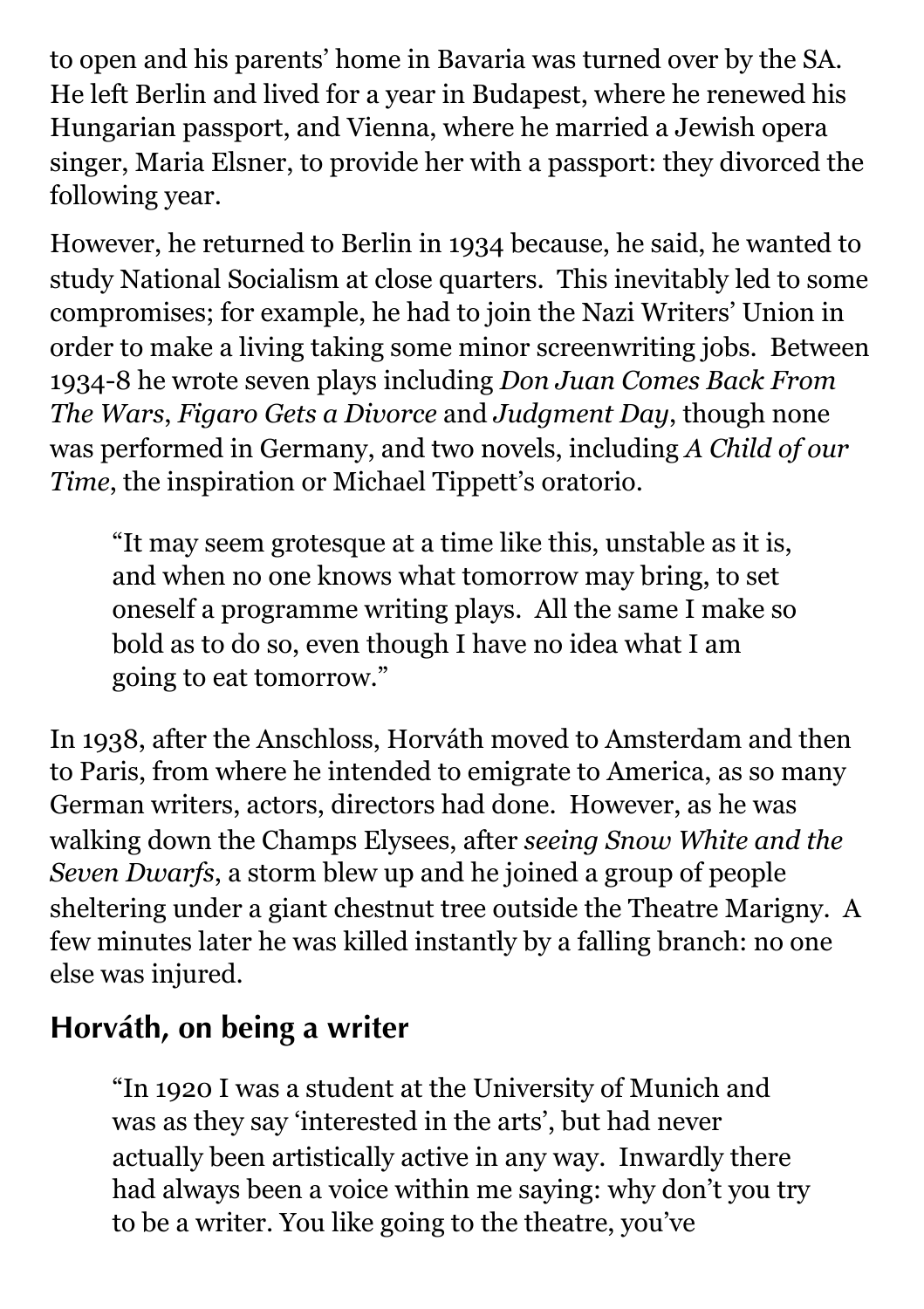experienced a lot, you like to contradict, and above all you have this strange urge to write down the things you see and experience and the things you imagine others to see and experience."

"For a modern folk play to succeed it's important to put modern people on the stage. We have to put those sections of society on the stage that are defining for our contemporary climate. In our time this is the petit bourgeois and in order to realistically capture their speech I have to appropriate the disintegration of dialogue through educated jargon. As a dramatic chronicler of the times I have invented a new form of folk play."

"I'm a big friend of satire. I can't help but write satirically. It is to do with a misunderstanding of this satirical stance that my plays are often met with outrage from the press. This is always rather confusing to me. I'm accused of being too vulgar, too cynical and all these adjectives, and people fail to see that I'm simply trying to describe the world as it is. The disgust my plays provoke in certain areas of the public might result from the fact that they recognise themselves on the stage. There are, of course, people who can't laugh about themselves."

## **The Play**

*Judgment Day* was the last of Horváth's plays to be performed in his lifetime, but he did not see the performance at the Czechoslovakian town of Mahrisch-Ostrau. It was the first of his plays to be produced after the end of the war, at a theatre in Vienna.

The dramatic event at the end of the first scene has profound moral implications for all the characters in the play: Thomas Hudetz, Frau Hudetz, Annie and Alfons, in particular, are presented with individual decisions to make about responsibility, conscience and guilt.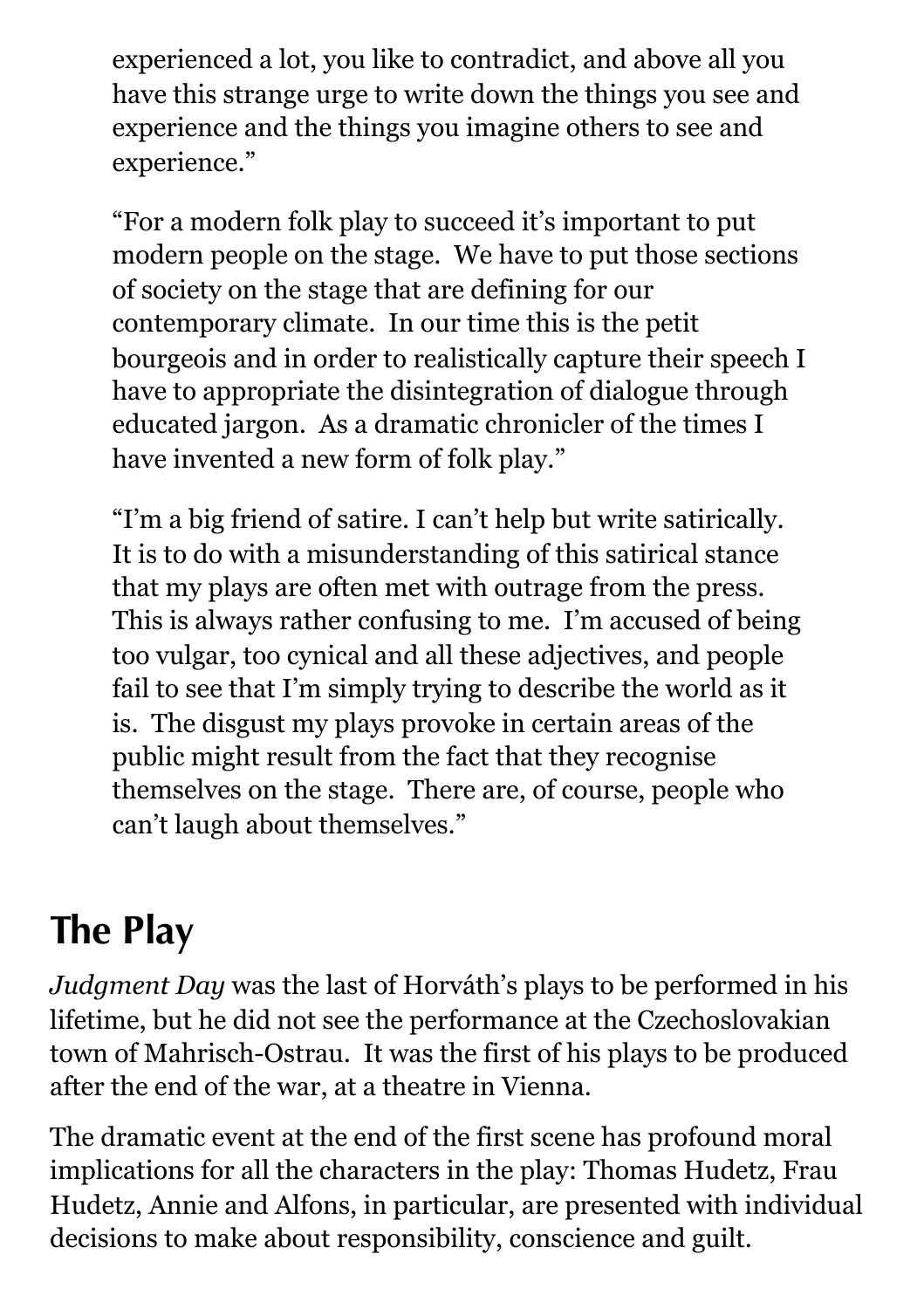However, as in almost all of Horváth's plays, the village community has a vital role to play, and is most important in embodying the political message of the play. This petit bourgeois society presents people with whom fascism struck a particular chord: those prone to follow the powerful and hate the weak; a narrow-minded outlook, closeted jealousy of their neighbours, spying on them and engaging in gossip, yet rationalising this jealousy in moral outrage. The townspeople, largely represented by Frau Leimgruber and the Landlord, are of one (albeit swinging) opinion, favouring the victor and condemning the downtrodden. 'Justice', the very concept of right and wrong, is a moveable target, and in such a place, can anyone claim to be truly innocent?

Written at a time when fascism was a rising force in Germany and Austria, *Judgment Day* is a vividly characterised portrayal of a society that refuses to take responsibility for its actions.

Horváth was a contemporary of Brecht, and equally concerned with presenting the dangers and the follies of fascism, but Horváth's commentary is more indirect. "What's different from Brecht, is that Brecht is an out and out political writer. Brecht knows the answers, Horváth asks the questions." (James Macdonald).

Although the play is, of course, particularly relevant to the European world of 1937, the power and significance of the play is much wider. Christopher Hampton, translator of many of Horváth's plays:

"I think narrowly 'relevant' plays are not usually interesting 70 years later. What it deals with is people's paranoia, people's suspicion, people's rush to judgment, people's selfrighteousness, all those things that are still unfortunately – though acutely present in that era in that country at that time – very much with us."